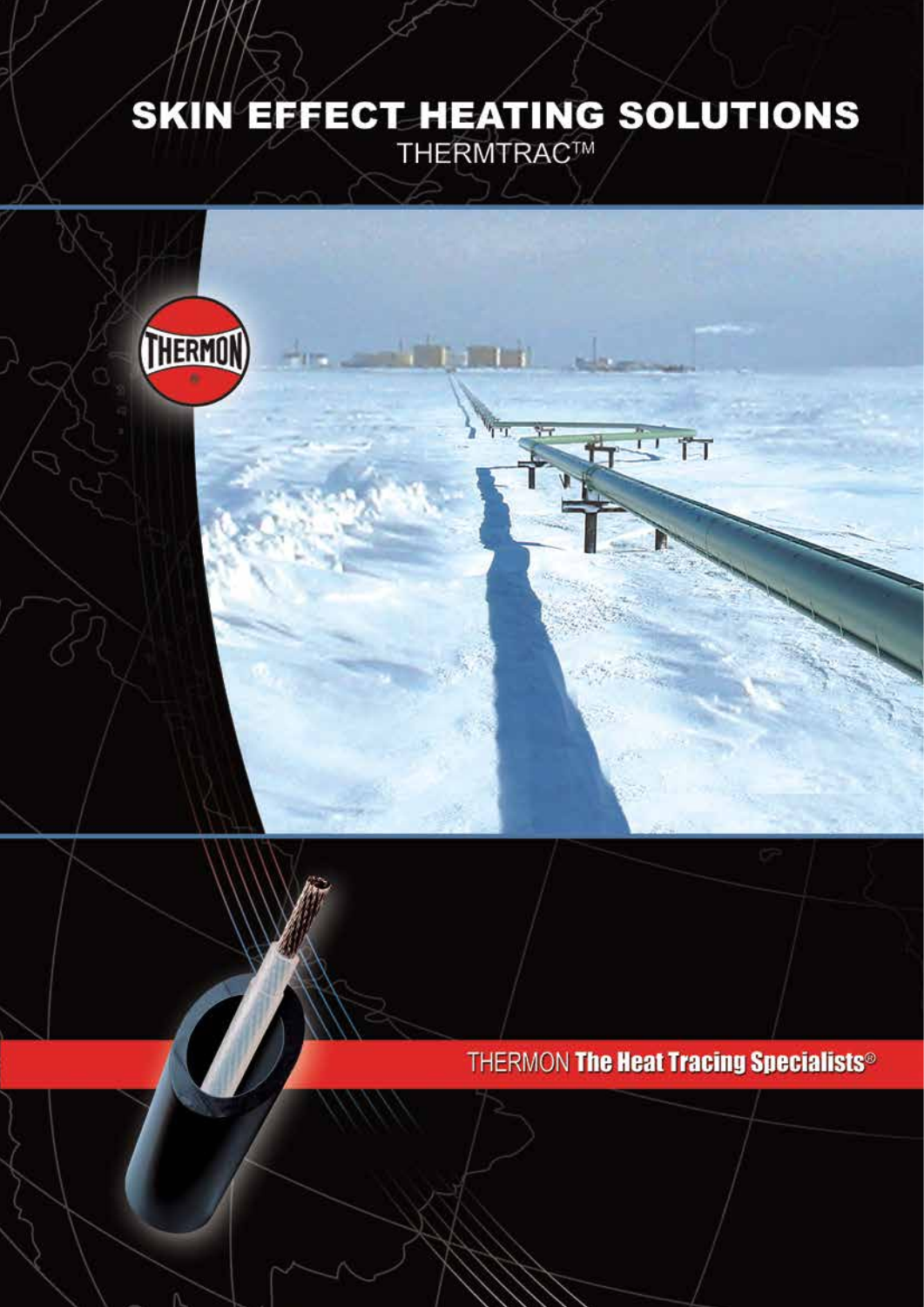

# SKIN EFFECT HEATING SOLUTIONS **THERMTRAC™**

## INTRODUCTION

The ThermTrac system is ideally suited for long pipeline heating applications involving movement of materials to and from tank farms, process units and loading/unloading facilities. The versatility of the system makes it ideal for temperature maintenance, freeze protection and heatup applications. Adaptable to varying site conditions both above and below ground, a ThermTrac system can traverse terrains with significant elevation changes.

A ThermTrac system provides a cost-effective alternative to conventional resistance heat tracing on long line piping by eliminating the need for an extensive power distribution system. A pipeline up to 25 kilometers long can be traced from a single power point.

Thermon has a proven track record with skin effect heating systems installed around the world in a wide variety of industries including:

- Chemical Oil
- Power  $\rightarrow$  Petrochemical
- Gas  **Pulp/Paper**
- Steel  $\omega$  Mining
- Refining

# HEATING SYSTEM DESCRIPTION

The operating principle of a ThermTrac skin effect heating system is based on two phenomena, proximity effect and skin effect. The heating device is a ferromagnetic pipe, called a "heat tube", through which a specially designed skin effect conductor has been pulled. The heat tube and insulated conductor are joined together at one end, while at the opposite end the heat tube and the conductor are connected across an AC voltage source (typically 50 or 60 Hz). The impressed AC voltage will generate a current in the conductor which will return through the inside surface of the heat tube. The concentration of the return current on the inside surface of the heat tube is due to the magnetic flux linkages originated by the currents in the insulated conductor and the ferromagnetic pipe. This current penetrates into the heat tube a distance termed the "skin depth." Due to the phenomena described, there is virtually no measurable voltage on the outer surface of the heat tube, allowing the piping system to be grounded. The heat generated in a ThermTrac system is the result of the resistance that occurs on the inner skin of the heat tube. While the electrical current is concentrated on the inner surface of the heat tube, the heat generated will dissipate from the tube into the attached carrier pipe to increase the surface temperature of the pipe and its contents to a designed level.

A additional advantage of the ThermTrac Skin Effect system is it's ability to work with a cathodic protection system. Skin effect utilizes an alternating AC power source, while cathodic protection requires a DC potential. Since no voltage exists between the outer wall of the pipe and ground, there is no relationship between the skin effect system and the cathodic protection.



AC voltage will generate a current in the conductor which returns through the inside surface of the heat tube. There is virtually no measurable voltage on the outer surface of the heat tube, allowing the piping system to be grounded.

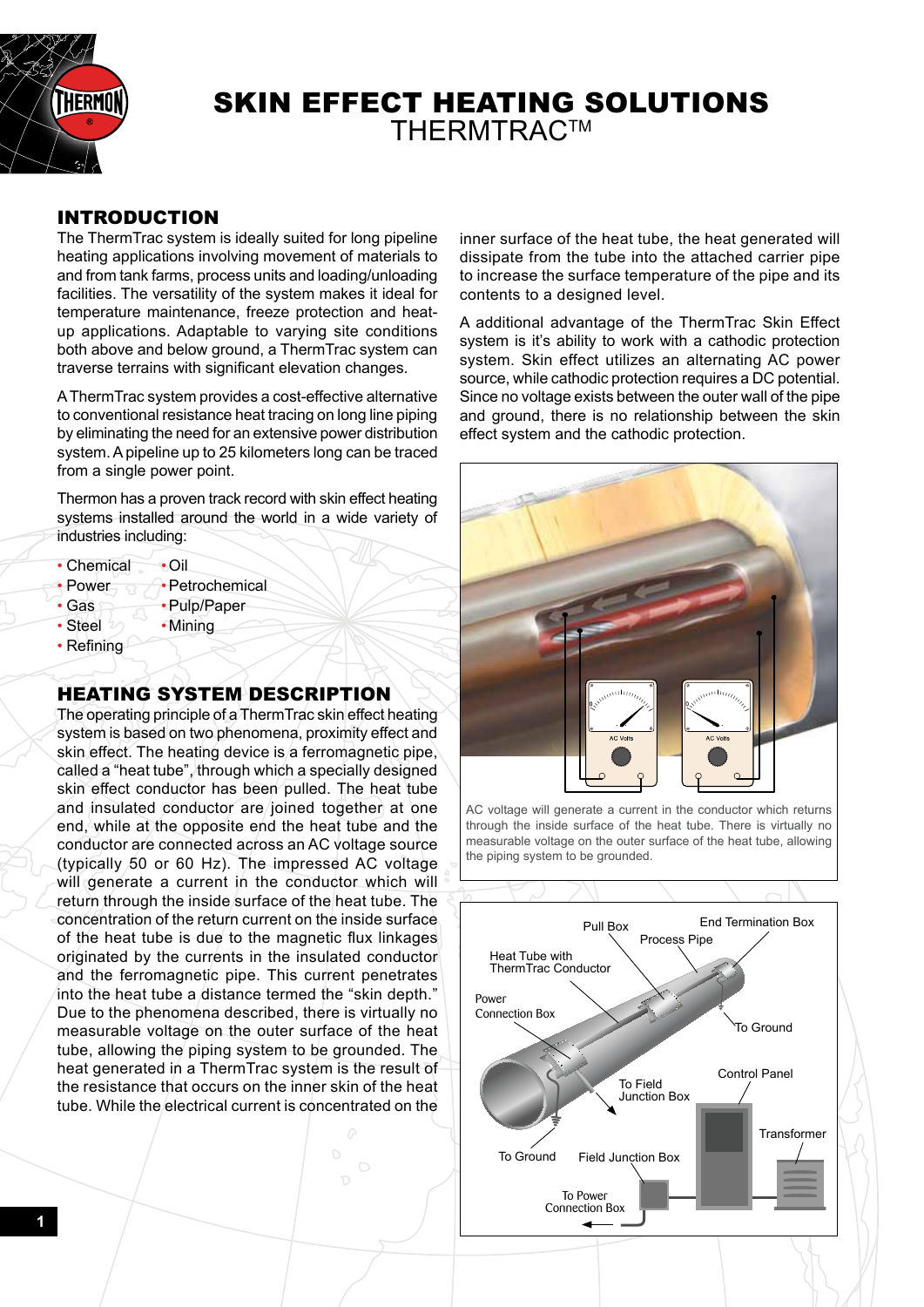# THERMON HAS A SOLUTION FOR LONG LINE PIPING APPLICATIONS

### THERMTRAC DELIVERS

#### **Performance**

A ThermTrac system meets the demanding heat tracing requirements of long line piping: 1

| Minimum installation temperaturedown to -40°C |  |
|-----------------------------------------------|--|
|                                               |  |
|                                               |  |

#### **Notes . . .**

1. Each ThermTrac system is custom designed for the application. Please consult Thermon for specific project details.

2. Hazardous area temperature classifications are determined for each installation in accordance with the guidelines set forth in IEEE Std 844, IEEE Recommended Practice for Electrical Impedance, Induction, and Skin Effect Heating of Pipelines and Vessels.

#### **Reliability**

Typically, long line piping is located in areas where access is limited. Frequent maintenance and troubleshooting are costly in both time and money. Since one ThermTrac circuit can heat trace over six times the length of pipe that could be protected using conventional resistance heating cables, the power distribution and temperature control requirements are significantly reduced.

#### Design Solutions

Thermon engineers evaluate the design parameters of each application using CompuTrace® heat tracing design software and analytical thermal modeling technologies including Finite Element Analysis (FEA) and Computational Fluid Dynamics (CFD). Based on any design requirements or limitations, numerous options are reviewed to establish the best solution for the specific project.



## A THERMTRAC SYSTEM INCLUDES

Thermon custom-engineers every ThermTrac system to meet the requirements of each specific application. The Thermon scope of work typically includes:

- Reviewing the application's design parameters and calculating the heating requirements using CompuTrace and thermal modeling as necessary.
- Selecting the heat tube size, ThermTrac conductor and secondary voltage required to feed electrical power to the system.
- Designing and supplying the transformer and control panel including temperature sensor.
- Designing and supplying ancillary equipment consisting of field junction boxes, power connection boxes, end termination boxes and pull boxes.
- Providing engineered drawings indicating heat tube routing, box locations, electrical wiring diagrams, field connections, transformer connections and power distribution and control panel connections, plus operation and maintenance manuals for the complete system.
- Supplying specifications for the carbon steel heat tube and related accessories including specifications for installation, welding and testing.

# TRANSFORMER AND CONTROL PANEL

The Transformer and Control Panel is designed to meet the requirements of each specific project based on the available voltage, load requirements, number of circuits and the operating environment. The power/load center typically consists of a specialty transformer equipped with over/under primary taps and additional power adjustment taps on the secondary side. Load contactors, circuit overload protection and other protective devices also form a part of the load center. When multiple skin effect circuits exist (powered from a common location), Scott-tee type transformers may be used to balance a three-phase power supply to feed two ThermTrac circuits.

The control and monitoring panel typically includes temperature control and monitoring with high and low temperature alarms, differential current relay safety protection and current/voltage monitoring.